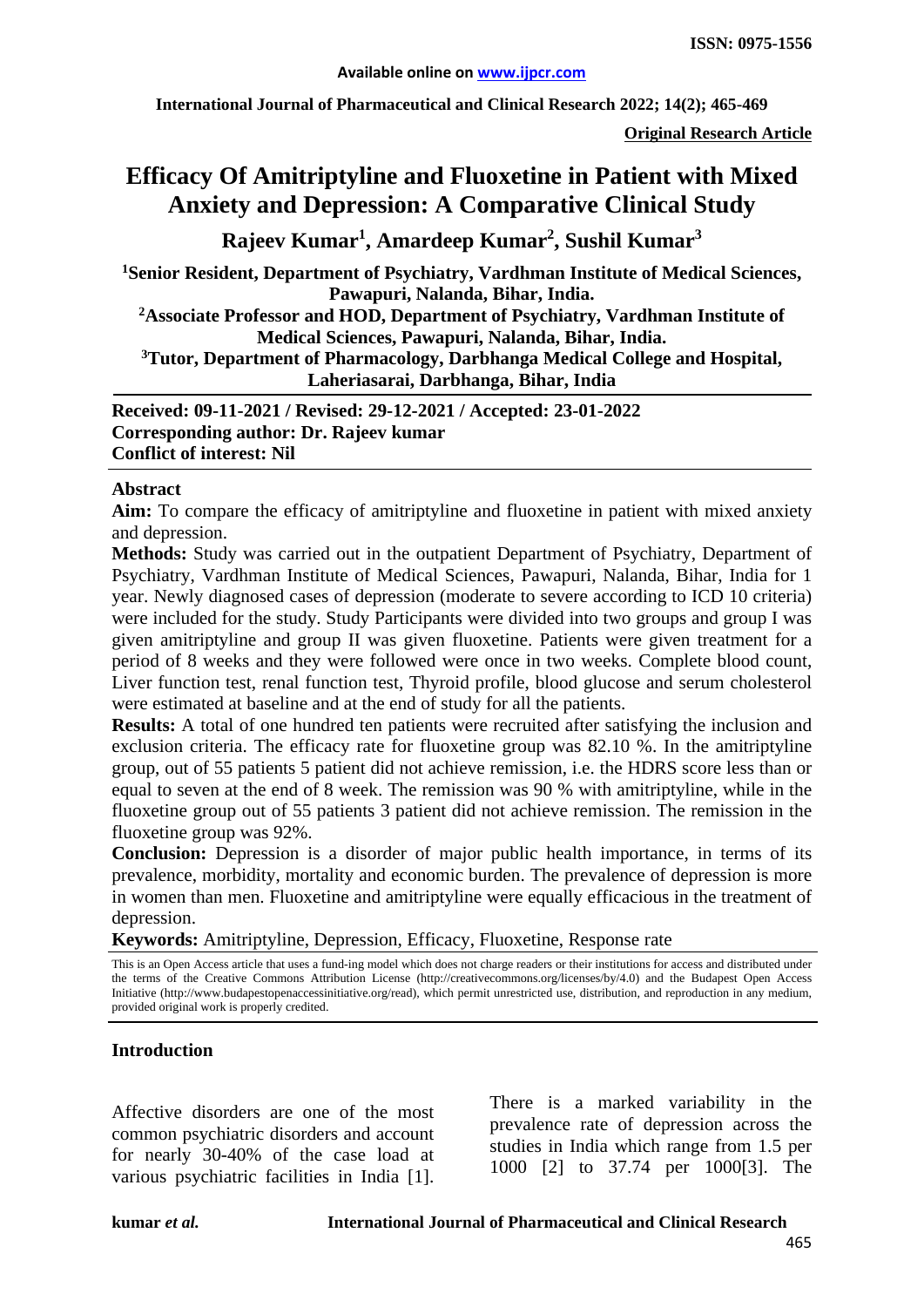Epidemiological Catchment Area and National Co morbidity Survey studies suggested that the current rate of major depression is in the realm of 2t. It is believed that the true life time rate of major depression is probably in the realm of 10–20 per 100 [4].

The primary diagnosis of depression was found in 50 % of patients who have committed suicide. In India 120,000 people commit suicide every year. Indian union health ministry has estimated that 37.8 % were below the age group of 30 years [5].

There are many classes of antidepressants and the list is growing with the advent of many newer anti-depressants, tricyclic anti-depressants (TCA) were initially used to treat depression. Amitriptyline is an effective antidepressant belonging to a tricyclic antidepressant group. SSRI is the currently preferred first line antidepressant of choice in unipolar depression [6]. Amitriptyline and fluoxetine was most commonly used in the psychiatric outpatient department for treating depression so they were selected to be the candidate drug.

Thus we aim to compare the efficacy of amitriptyline and fluoxetine in patient with mixed anxiety and depression.

## **Materials and Methods**

Study was carried out in the outpatient Department of Psychiatry, Department of Psychiatry, Vardhman Institute of Medical Sciences, Pawapuri, Nalanda, Bihar, india for 1 year. Newly diagnosed cases of depression (moderate to severe according to ICD 10 criteria) were included for the study.

## Methodology

Patients of both sexes were included and the age group selected was between 19 years to 60 years. Patients not willing to participate in the study were excluded Pregnant and breastfeeding women were excluded. Patients with diabetes mellitus, hypothyroidism, and obesity were excluded. Patients with Cardiac, hepatic disease, acute or chronic renal disease were excluded from the study Patient with tuberculosis, HIV/AIDS, leprosy were excluded from the study Eighty Cases were selected over a period of one year.

Study Participants were divided into two groups and group I was given amitriptyline and group II was given fluoxetine. Patients were given treatment for a period of 8 weeks and they were followed were once in two weeks. Complete blood count, Liver function test, renal function test, Thyroid profile, blood glucose and serum cholesterol were estimated at baseline and at the end of study for all the patients. Clinical assessment for Efficacy of both antidepressants was done at the beginning of the study and on 2nd, 4th, 6th, 8th weeks. To measure Efficacy, the 17- point HAM-D (Hamilton Depression) rating scale was used; Efficacy was assessed by measuring the reductions in the total HAM D-Scores at the end of the study from baseline scores.

## **Statistical analysis**

Data analyzed using student's t test for normally distributed data.

## **Results:**

A total of one hundred ten patients were recruited after satisfying the inclusion and exclusion criteria. All the patients completed the 8 weeks trial and there was no drop out in the study, all the 110 patients were analyzed for the response to the drug therapy. Among eighty patients analyzed 41% were males and rest were females (59%). The majority of patient belonged to 20- 39 years of age (69%).

In amitriptyline group, the mean HDRS score at baseline was  $32.62 \pm 3.01$  and at the end of 8 weeks was 27.92±2.91. The mean reduction of HDRS score for the amitriptyline group was  $7.72 \pm 1.22$ . The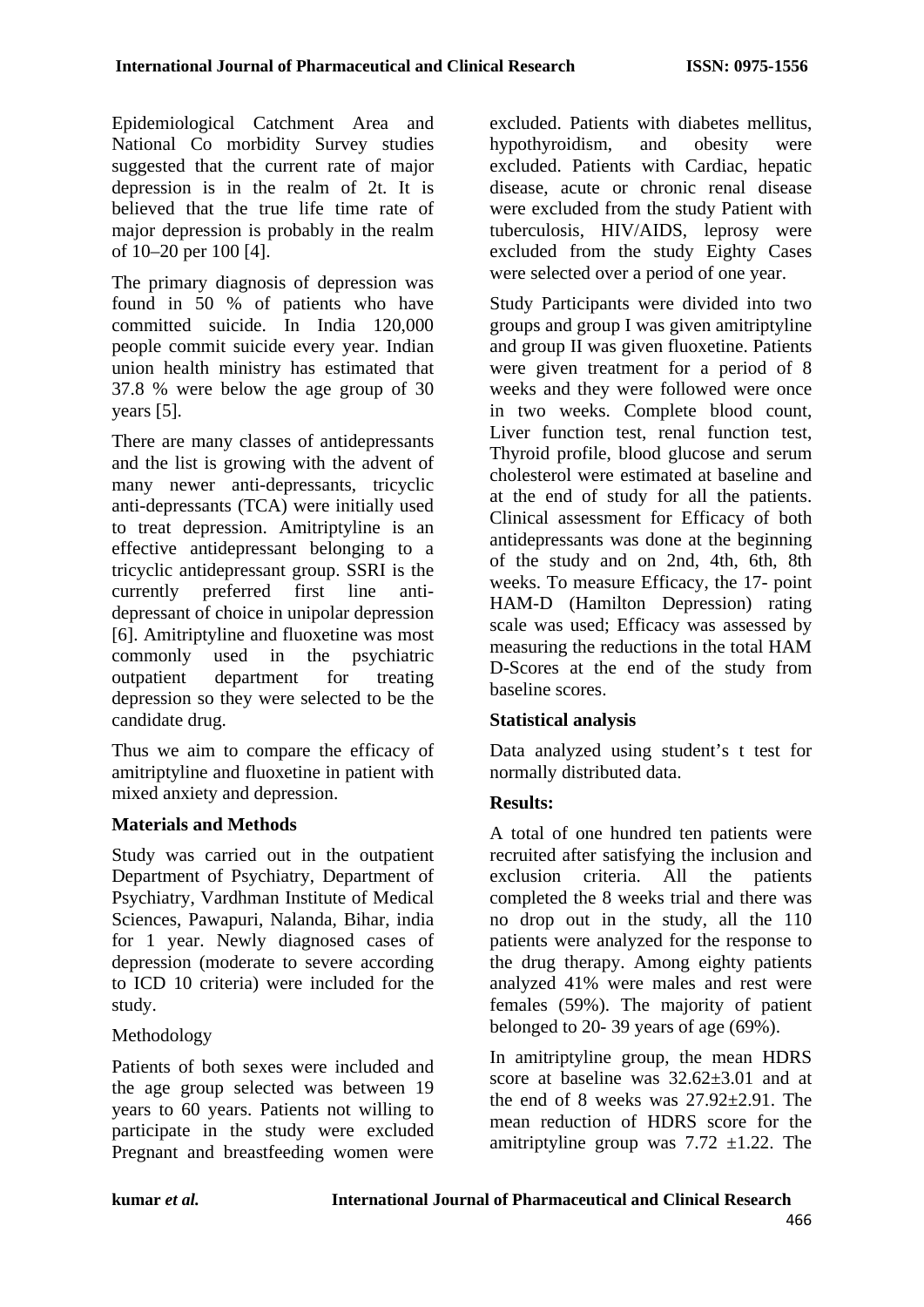efficacy rate was 81.45 %. While in fluoxetine group, the mean HDRS score at base line was  $32.71+3.20$  and the mean HDRS score at the end of 8 weeks trial was  $27.61 \pm 2.81$  and the mean reduction in HDRS for fluoxetine group was 6.21  $\pm 1.02$ . The efficacy rate for fluoxetine group was 82.10 % (Table 1).

In the amitriptyline group, out of 55 patients 5 patient did not achieve remission, i.e. the HDRS score less than or equal to seven at the end of 8 week. The remission was 90 % with amitriptyline, while in the fluoxetine group out of 55 patients 3 patient did not achieve remission. The remission in the fluoxetine group was 92% (Figure 1).

| Group         | <b>HDRS</b><br>$(Mean \pm S.D)$ | baseline   HDRS 8 week<br>$(Mean \pm S.D)$ | <b>Mean reduction</b><br>$(Mean \pm S.D)$ | <b>Efficacy</b><br>rate $(\% )$ |
|---------------|---------------------------------|--------------------------------------------|-------------------------------------------|---------------------------------|
| Amitriptyline | $32.62 \pm 3.01$                | $27.92 \pm 2.91$                           | $7.72 + 1.22$                             | 81.45                           |
| Fluoxetine    | $32.71 \pm 3.20$                | $27.61 + 2.81$                             | $6.21 \pm 1.02$                           | 82.10                           |

| Table 1: Comparison of efficacy between two groups |
|----------------------------------------------------|
|----------------------------------------------------|



## **Figure 1: Comparison of efficacy of amitriptyline and fluoxetine.**

#### **Discussion:**

In a systematic review of 34 randomized clinical trials involving 3922 patients, 4 trials were found to have examined antidepressants in SFD. Beneficial effects of antidepressants in SFD was shown in 3 out of 4 trials [7]. A meta-analysis of 94 randomized controlled trials of antidepressants found substantial benefit for treating SFD with improvement in patients occurring more than three times as compared with placebo (OR 3.4, 95% CI 2.6-4.5).The meta-analysis also found that tricyclic antidepressants were beneficial in significantly more studies compared with SSRIs (76 versus 47 percent of studies), but there was an insufficient number of trials of SSRIs to draw a firm conclusion about the relative efficacy of the two

classes of antidepressants [8]. In a study by Liu Hongxia [9]. Clinical effects of both Fluoxetine and Amitriptyline were similar. However, Fluoxetine had less side effects than Amitriptyline. This finding is similar to our study in terms of side effect profile, however our study found Fluoxetine acting faster after 2nd week till 4th week.

Introduction of new class of antidepressants has significantly changed the management of depression, early identification and treatment at the grass root level that is the primary care level may be beneficial to the patient in reducing the suffering. The treatment of depression has changed from tertiary care to primary care. Amitriptyline is a tricyclic antidepressant; its efficacy is well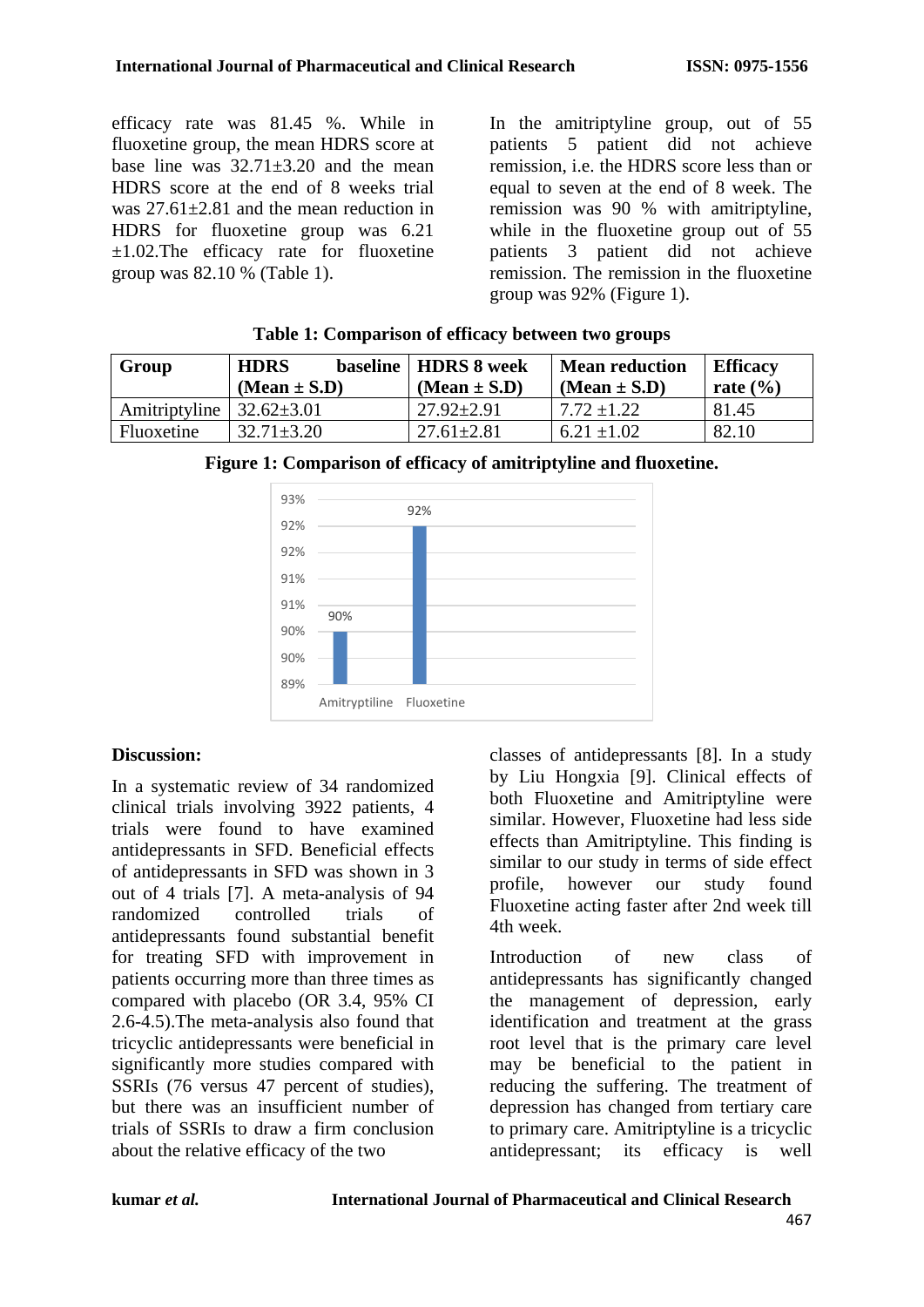established in severe depression. Fluoxetine being an SSRI claimed to be equally effective as TCA in treating depression. Data on the response to drug therapy for antidepressants among the South Indian population is unavailable in detail. A metanalysis by Sarkar S and Grover S has reviewed the efficacy of treatment of depression in Indian context and they have found there were some data from India with respect to the efficacy of antidepressants they have found most of the trials have been shorter duration and has been inadequately powered. The available data shows the superiority of antidepressants over placebo.[10]

An outpatient study, which evaluated psychiatric comorbidity in 100 randomly selected patients in the age group of more than 50 years attending geriatric outpatient department has found 29% patients suffered from psychiatric illness of which depression is the most common disorder.[11]

The efficacy of the antidepressants was evaluated and found that the fluoxetine group had efficacy rate of 81.40%, which was slightly more than amitriptyline group 80.95 %. The difference in efficacy between two groups was tested using students t test and the results were statistically insignificant (p> 0.005) and there is no statistical significance between two groups in a mean reduction of the HDRS score from the baseline to end of the study implicating both were equally efficacious in treatment of depression. In a meta-analysis study done by Song F et al, they have included 63 randomized studies which were comparing the efficacy and acceptability of SSRI and TCA and their study has found no difference in efficacy between SSRI and TCA which is similar to our study. [12]

In a 6 week double blind placebo controlled randomized trial on fluoxetine in the management of depression by Robert D Gibson et al has found the rate of improvement for fluoxetine was 35% greater than placebo and fluoxetine is effective in the treatment of depression. [13]

# **Conclusion**

Depression is a disorder of major public health importance, in terms of its prevalence, morbidity, mortality and economic burden. The prevalence of depression is more in women than men. Fluoxetine and amitriptyline were equally efficacious in the treatment of depression.

# **References:**

- 1. Varma, V.K., Das, K., 1995. Mental illness in India: epidemiology, manifestations and outcome. Indian J Social Psychiatry 11, 16–25.
- 2. Sethi, B.B., Gupta, S.C., 1972. A psychiatric survey of 500 rural families. International Journal of Psychiatry 14, 183–196.
- 3. Nandi, D.N., Ajmany, S., 1975. Psychiatric disorders in rural community in West Bengal: an epidemiological study. International Journal of Psychiatry 17, 87–92.
- 4. Joyce, P.R., 2009. Epidemiology of Mood Disorders. In: Gelder, M.G., Andreason, N.C., Loper-Ibor, J.J., Geddes, J.R. (Eds.), New Oxford Textbook of Psychiatry. Oxford University Press Inc., New York, pp. 645–650.
- 5. Reddy MS. Depression: The disorder and burden. Indian journal psychological medicine. 2010;32(1):1- 2.
- 6. O' Donnell JM, Shelton RC. Drug Therapy of Depression and Anxiety Disorder. In: Brunton LL, Chabner BA, Knollmann BC, Goodman & Gilman's The Pharmacological basis of therapeutics, 12th edition. New York: McGraw Hill. 2011: pp. 404- 405.
- 7. Kroenka K. Efficacy of treatment of somatoform disorders: A review of